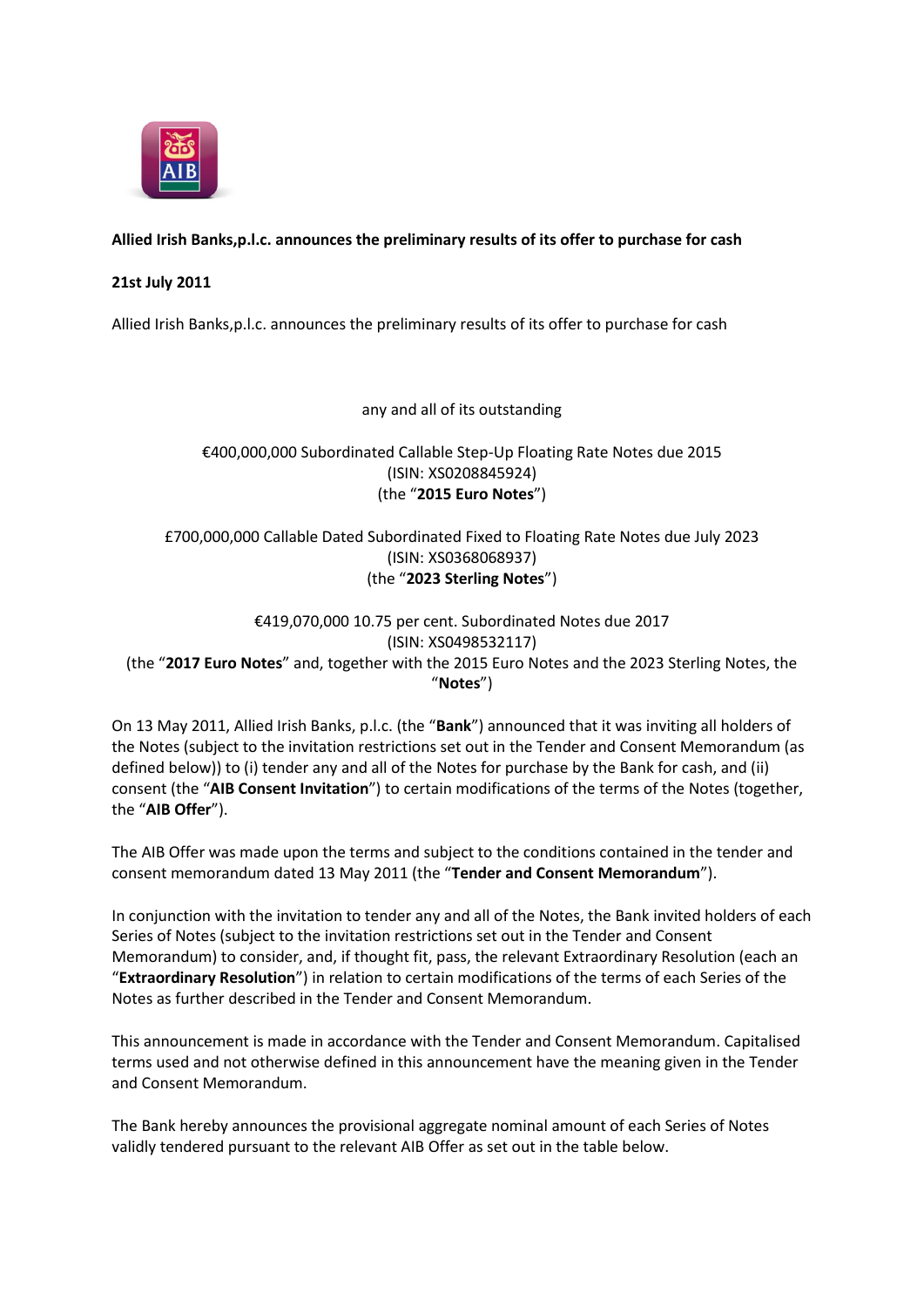| <b>Description of the Notes</b>       | Common code/ISIN | Outstanding<br>nominal amount<br>prior to<br>settlement of the tendered<br><b>AIB Offer</b> | <b>Provisional aggregate</b><br>nominal amount of<br><b>Notes validly</b> |
|---------------------------------------|------------------|---------------------------------------------------------------------------------------------|---------------------------------------------------------------------------|
| €400,000,000 Subordinated             | 020884592/       | €48,534,000                                                                                 | €47,936,000                                                               |
| <b>Callable Step-Up Floating Rate</b> |                  |                                                                                             |                                                                           |
| Notes due 2015                        | XS0208845924     |                                                                                             |                                                                           |
| £700,000,000 Callable Dated           | 036806893/       | £35,357,000                                                                                 | £35,350,000                                                               |
| <b>Subordinated Fixed to Floating</b> |                  |                                                                                             |                                                                           |
| Rate Notes due July 2023              | XS0368068937     |                                                                                             |                                                                           |
| €419,070,000 10.75 per cent.          | 049853211/       | €217,920,000                                                                                | €208,705,000                                                              |
| <b>Subordinated Notes due 2017</b>    |                  |                                                                                             |                                                                           |
|                                       | XS0498532117     |                                                                                             |                                                                           |

If the Bank accepts the Notes validly tendered for purchase, the Bank expects that the tender offer and related consent invitation launched on 13 May 2011 (as set out in the Tender and Consent Memorandum) in respect of eighteen series of securities issued by the Bank, AIB UK 1 LP, AIB UK 2 LP and AIB UK 3 LP will generate approximately €2.0bn of Core Tier 1 capital following completion of the AIB Offer.

As soon as reasonably practicable after conclusion of the Meetings on Friday, 22 July 2011, the Bank expects to announce whether (i) it accepts for purchase Notes validly tendered in the relevant AIB Offer and the aggregate nominal amount (if any) of Notes of each Series accepted for purchase, and (ii) the Extraordinary Resolutions in relation to the Notes have been passed.

Payment of the Purchase Price in respect of Notes validly tendered in the relevant AIB Offer and accepted for purchase is expected to be made on Monday, 25 July 2011.

#### **GENERAL**

Holders are advised to read carefully the Tender and Consent Memorandum for full details of, and information on, the AIB Offer. Requests for information in relation to the AIB Offer should be directed to the Dealer Manager:

> **THE DEALER MANAGER J.P. Morgan Securities Ltd.** 125 London Wall London EC2Y 5AJ United Kingdom

For information by telephone: +44 (0) 20 7779 2468 Attention: Ryan O'Grady – FIG Syndicate Email: [ryan.ogrady@jpmorgan.com](mailto:ryan.ogrady@jpmorgan.com)